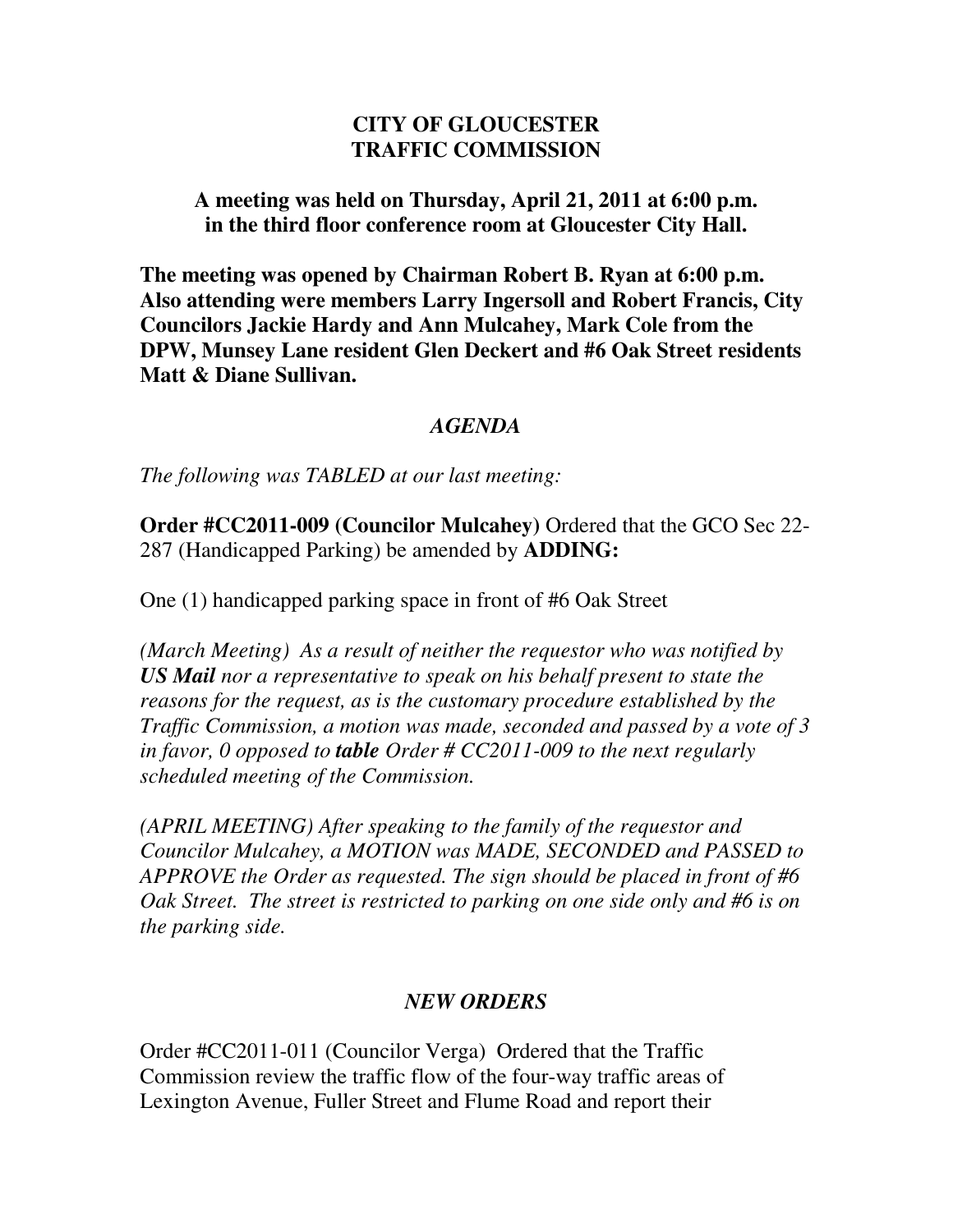recommendations to the City Council via the O&A Committee as to whether additional stop or yield signs are needed.

*After a review of the 4 way intersections in the area, the Traffic Commission has recommended that the following be considered to make those intersections safer. The ward Councilor should put forward orders to enact these recommendations.* 

*A STOP sign be added to the northeast corner of Fuller Street where it meets Norman Avenue.* 

*A STOP sign should be placed at the southwest corner of Raymond Street where it meets Shore Road.* 

*(These new 'STOP' signs would replace the current 'Yield' signs at this intersection.)* 

*This is in the Magnolia Square intersection that currently has 2 Stop and 2 Yield intersections. The TC feels that a 4-way Stop would make for a safer intersection.* 

*A STOP sign be added to the northeast corner of Lexington Avenue where it meets Hesperus Avenue.* 

*A STOP sign be placed at the southwest corner of Hesperus Avenue and Lexington Avenue.* 

*This is a recommendation for a 4-way Stop intersection where Lexington Avenue meets Hesperus Avenue. Currently, the STOP intersection is for vehicles traveling on Lexington Avenue and could be confusing. A 4 way STOP makes this intersection safer.*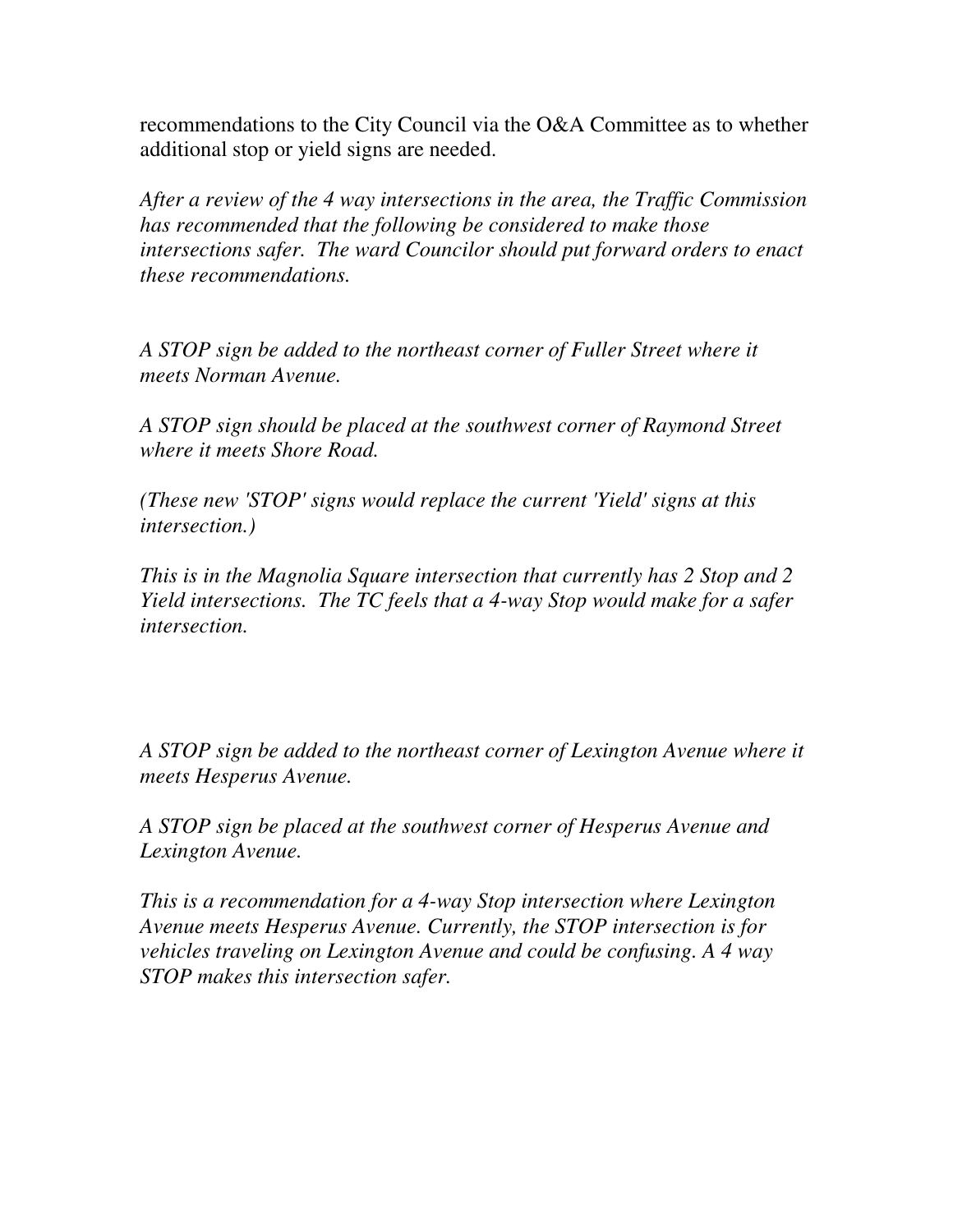*The TC found that the 4 way intersections at Flume Road and Lexington Avenue and Hesperus Avenue and Fuller Street are fine the way they are now.* 

Order #CC2011-015 (Councilor Mulcahey) Ordered that the GCO Sec. 22- 283 (Bus Stops & Taxi Stands) be amended by

ADDING: Railroad Avenue, northerly side, three spaces at a point beginning at the east entrance to 33 Railroad Avenue, for a distance of 80 feet AND one space at a point 200 feet in an easterly direction for a distance of 30 feet adjacent to the MBTA train platform.

*After a discussion and speaking to Councilor Mulcahey, a MOTION was MADE. SECONDED and PASSED to APPROVE the Order as requested.* 

*The original Order for this location(May 2006) was temporary and has expired. This would make the restrictions permanent.* 

Order #CC2011-016 (Councilor Hardy) Ordered that the GCO Sec 22-292 (Fire Lanes) be amended by

ADDING: after reference to Munsey Lane as a designated fire lane "traffic calming devices or measures shall be used to assure the safety of this street as a fire lane".

(Background) This order seeks to control excessive traffic on this designated fire lane and should include fire dept. review.

*Through use of the JAMAR recorder, the TC has learned that approximately 77 cars have used this road in a 2 1/2 day period. None of those vehicles traveled above 20 MPH. The 85th percentile was 17 MPH. Speed bumps or 'calming devices' can not be installed on a city owned road, regardless of it being public or private. Other options discussed were:*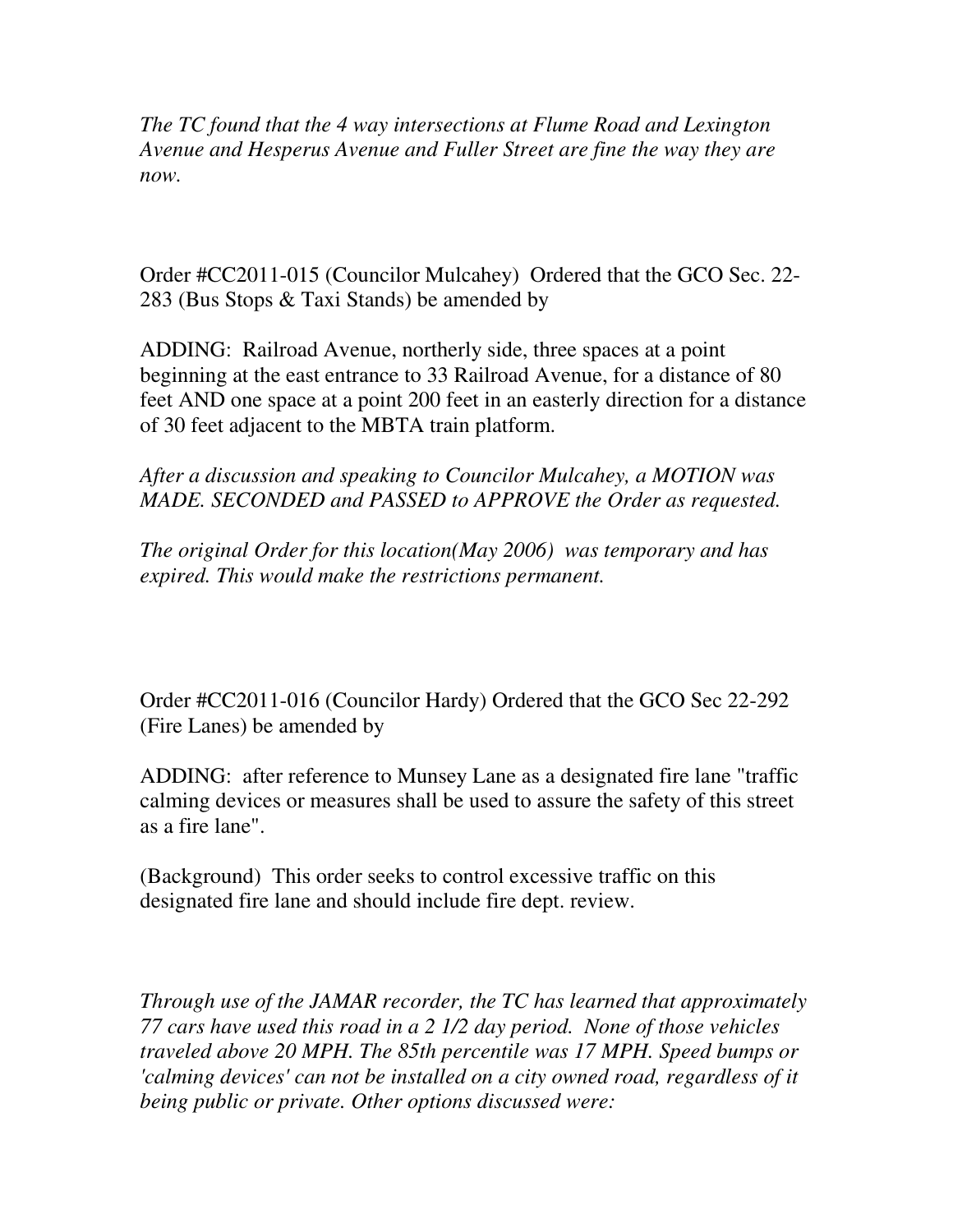*Blocking the road off at the center. The Fire Department would be against this and if instituted, the ends of the road would have to be renamed to coincide with the city's 911 program. It is believed that residents would also be against this plan.* 

*Raising the sidewalk and curb at one end. This was not recommended as it makes the street a 'Dead End' with access only from one end. The only possibility the TC would be in favor of would be to make the street 'One Way' in the direction that the fewest cars use.* 

*After speaking to a resident and Councilor Hardy, at this time the TC made a MOTION which was SECONDED AND APPROVED to TABLE this matter. A longer study with the JAMAR recorder will be done and more input from residents should be gathered.* 

Order #CC2011-017 (Councilor Mulcahey) Ordered that the GCO Sec. 22- 287 (Handicapped Parking) be amended by ADDING:

One handicapped space in front of #25 Perkins Street.

*The handicap placard has not been received yet and no one was present at the meeting to speak for the requestor. A MOTION was MADE, SECONDED and PASSED to TABLE this Order.* 

Order #CC2011-018 (Councilor Hardy) Ordered that the GCO Sec. 22-287 (Handicapped Parking) be amended by ADDING:

One handicapped parking space in front of #39 Mt. Vernon Street.

*After a discussion, a MOTION was MADE, SECONDED and PASSED to APPROVE the Order as requested. The sign can be placed in front of #39 Mount Vernon Street.*